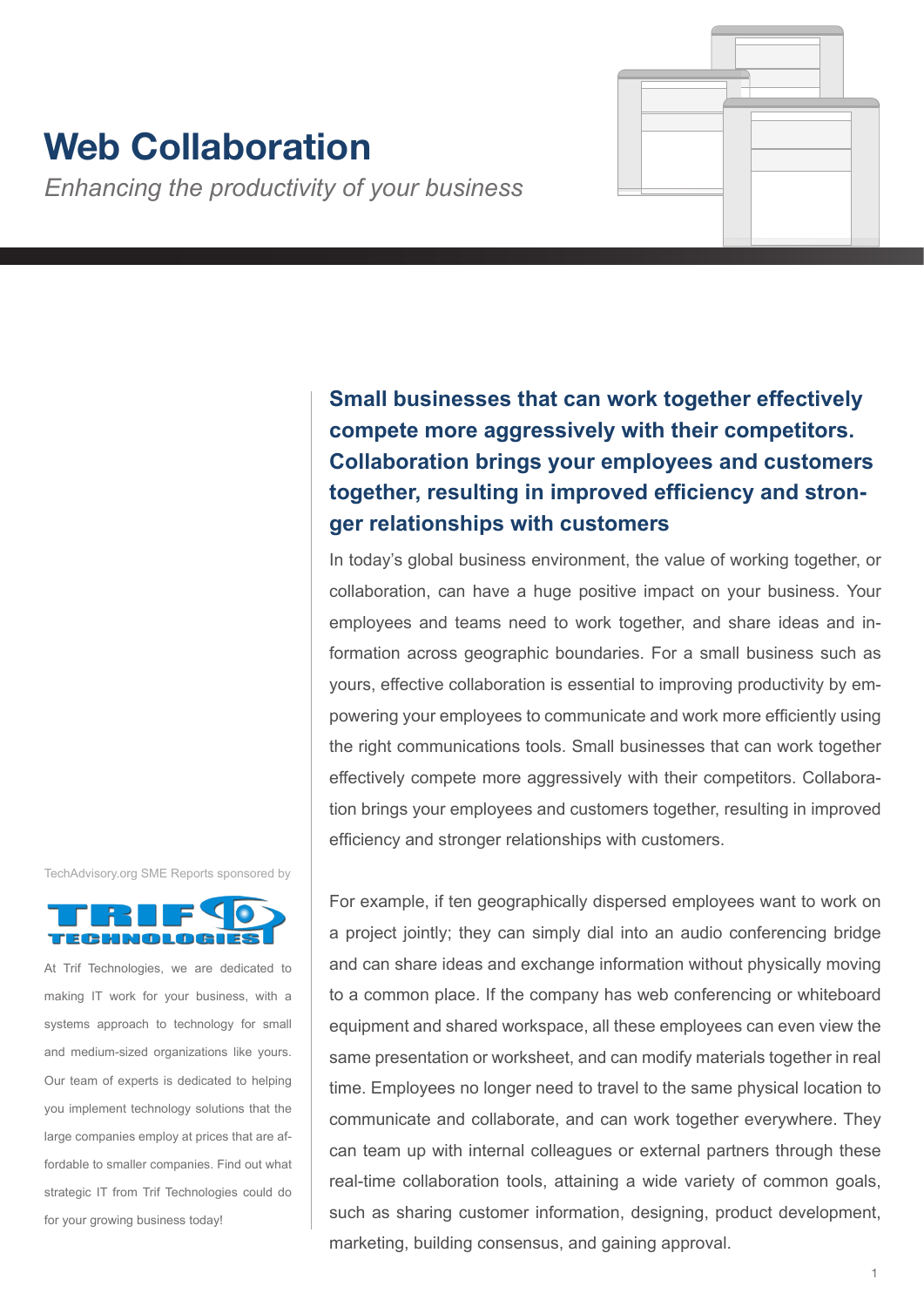## **2 Types of Collaboration Tools Synchronous and Asynchronous**

#### **Collaboration tools generally fall into two categories**

**Synchronous Tools:** Synchronous tools are presence-based, used when all parties are working at the same time but in different locations. These tools enable real-time communication similar to a face-to-face meeting, connecting people at a single point of time. This type of tool includes:

- Audio conferences
- Web conferences
- Video conferences
- Instant messages
- White boards
- Application sharing

Audio conferencing, a telephone connection between more than three people through audio connection, is useful for verbal discussions and dialogue. Web conferencing is the fastest growing collaboration tool–one that you could be using today. It connects people together from multiple locations and allows application and video sharing, and can include features such as content, polling, and white boarding. Presence-based instant messaging tools are useful for quick resolution of problems and issues.

**Asynchronous Tools:** Asynchronous tools enable communication over a period of time, allowing people to connect at each person's own convenience, and not necessarily at the same time. Some examples include:

- Messaging (e-mail)
- Discussion boards
- Web logs (Blogs)
- Shared Calendars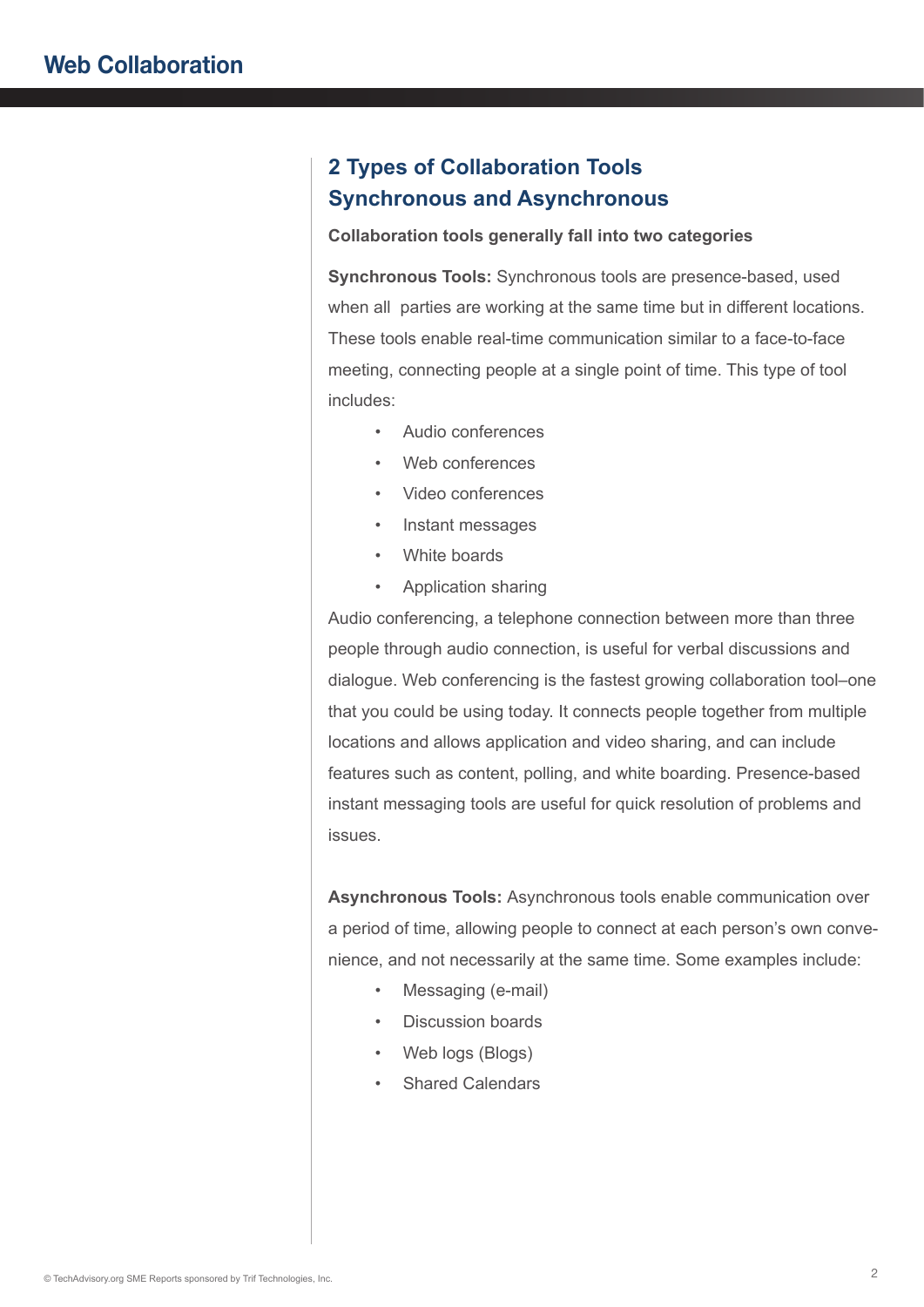"...Wainhouse Research1 has highlighted that collaboration solutions such as audio, video, and web conferencing are reducing the need for travel eliminating airfare, taxi, and hotel expenses.<sup>"</sup>

1 Wainhouse Research "Competitive Advantage: The CEO's Guide to the Connected Enterprise",

2 A Frost & Sullivan White Paper, "Meetings around the World: The Impact of Collaboration on Business Performance,"

3 Wainhouse Research, "Collaboration with Teams and Partners: Achieving productivity Gains Inside and Outside Your Business,"

4 Wainhouse Research, "The Vital Role of Web Conferencing in Small & Medium Enterprises Users Reveal Key Applications and Their Value",

# **The Impact of Collaboration on Business Performance**

#### **Increased productivity and reduced costs**

Collaboration tools are enhancing business performance by increasing productivity and cutting costs. Collaboration solutions replace face-toface meetings. Wainhouse Research1 has highlighted that collaboration solutions such as audio, video, and web conferencing are reducing the need for travel – eliminating airfare, taxi, and hotel expenses. Eliminating travel also eliminates many hours and days of downtime away from the office, and reduces stress levels and wear and tear on the business and personal lives of employees.

#### **Improved communications and enhanced coordination**

Collaboration tools help facilitate faster and more effective communications. Presence-based instant messaging tools help employees access coworkers immediately, helping them to quickly resolve customers' problems. This increased efficiency results in higher customer satisfaction. Frost & Sullivan<sup>2</sup>, together with Verizon Business and Microsoft, conducted a research program to learn how collaboration impacts business performance. The results showed that high-quality collaboration has significant and positive impact on financial performance, labor productivity, customer satisfaction, and product quality, development, and innovation.

#### **What collaboration technologies do small businesses use?**

Collaboration technologies had their beginnings in telephone and e-mail, but these days they can include everything from intranet portals to videoconferencing. Instead of using separate sets of applications, companies are creating virtual workspaces by assembling these technologies together. While the trend is shifting toward real-time collaboration, asynchronous communications tools are still playing a vital role in organizational interaction. A survey conducted by independent market research firm Wainhouse Research<sup>3</sup> reveals that email clearly leads in daily usage, and web conferencing falls right behind audio conferencing as a daily or weekly tool. Wainhouse Research<sup>4</sup>